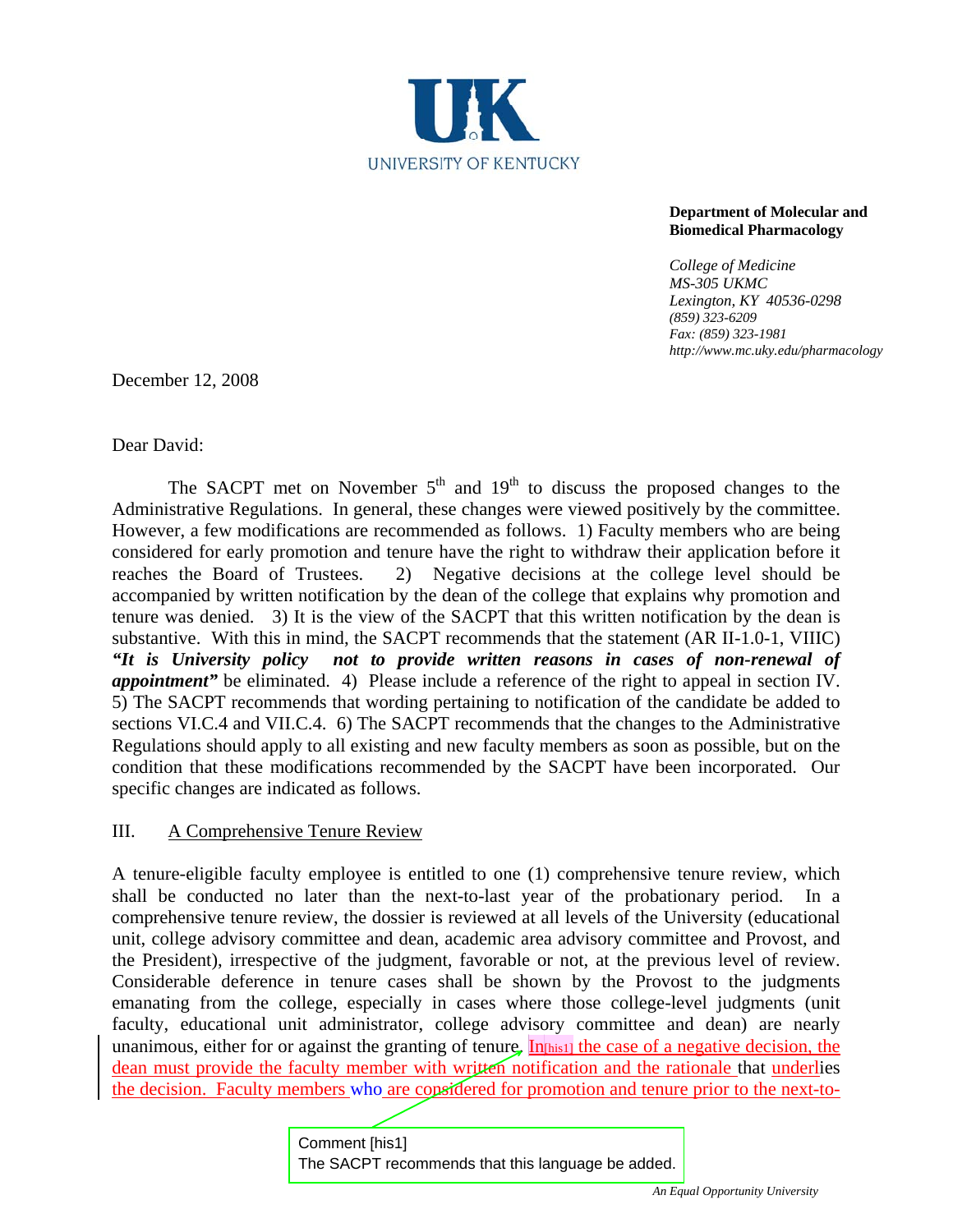last year of the probationary period have the right to terminate the process at both the College (Dean) and University (Provost) levels prior to final action by the Board of Trustees and to have the comprehensive a comprehensive tenure review in the next-to-last year of the probationary period. Final action by the Board of Trustees, upon the recommendation of the President, shall result either in the granting of tenure and, where appropriate, promotion to the rank of Associate Professor, or the issuance of a terminal (oneyear) reappointment contract. A comprehensive tenure review shall not affect a faculty person's right to appeal a tenure decision on procedural grounds as codified in the *Governing and Administrative Regulations*.

Comment [his2] The SACPT requests that the right to appeal be added here.

## IV. Reconsideration in the Terminal Year of a Negative Decision on Tenure

Reconsideration in the terminal year of a negative decision on tenure may occur at the discretion of the dean and shall be limited to those instances in which the preponderance of evidence against the award of tenure in the prior year has substantively shifted.

The terms of a comprehensive tenure review, as described in section III above, do not apply to a reconsideration of tenure in the terminal year.  $A_{\text{[his2]}}$  reconsideration of the negative decision shall not affect a faculty person's right to appeal a tenure decision on procedural grounds as codified in the *Governing and Administrative Regulations* If, in the terminal-year review, the dean approves a positive recommendation from the educational unit administrator or overturns a negative recommendation from the educational unit administrator, the dean's recommendation and the candidate's dossier, including the written recommendation of the college advisory committee, shall be forwarded to the Provost. If the dean disapproves the positive recommendation or supports the negative recommendation of the educational unit administrator, the dean shall terminate the review process of the dossier and inform the candidate in writing of the action taken, with a copy to the educational unit administrator.

 $[his3] \triangleleft$ 

Section VI.C.

Comment [his3] The SACPT considers this verbiage to be contradictory and confusing, please omit.

4. In cases involving a comprehensive tenure review, the dean shall obtain the written recommendation from the college's advisory committee, render a judgment on the recommendation from the educational unit administrator, and forwaforward to the Provost the dean's recommendation and the candidate's dossier, including the dean's recommendation of the college advisory committee.

rd to the Provost the dean's recommendation and the candidate's dossier, including the dean's recommendation of the college advisory committee. **The Dean shall also forward copies of the**